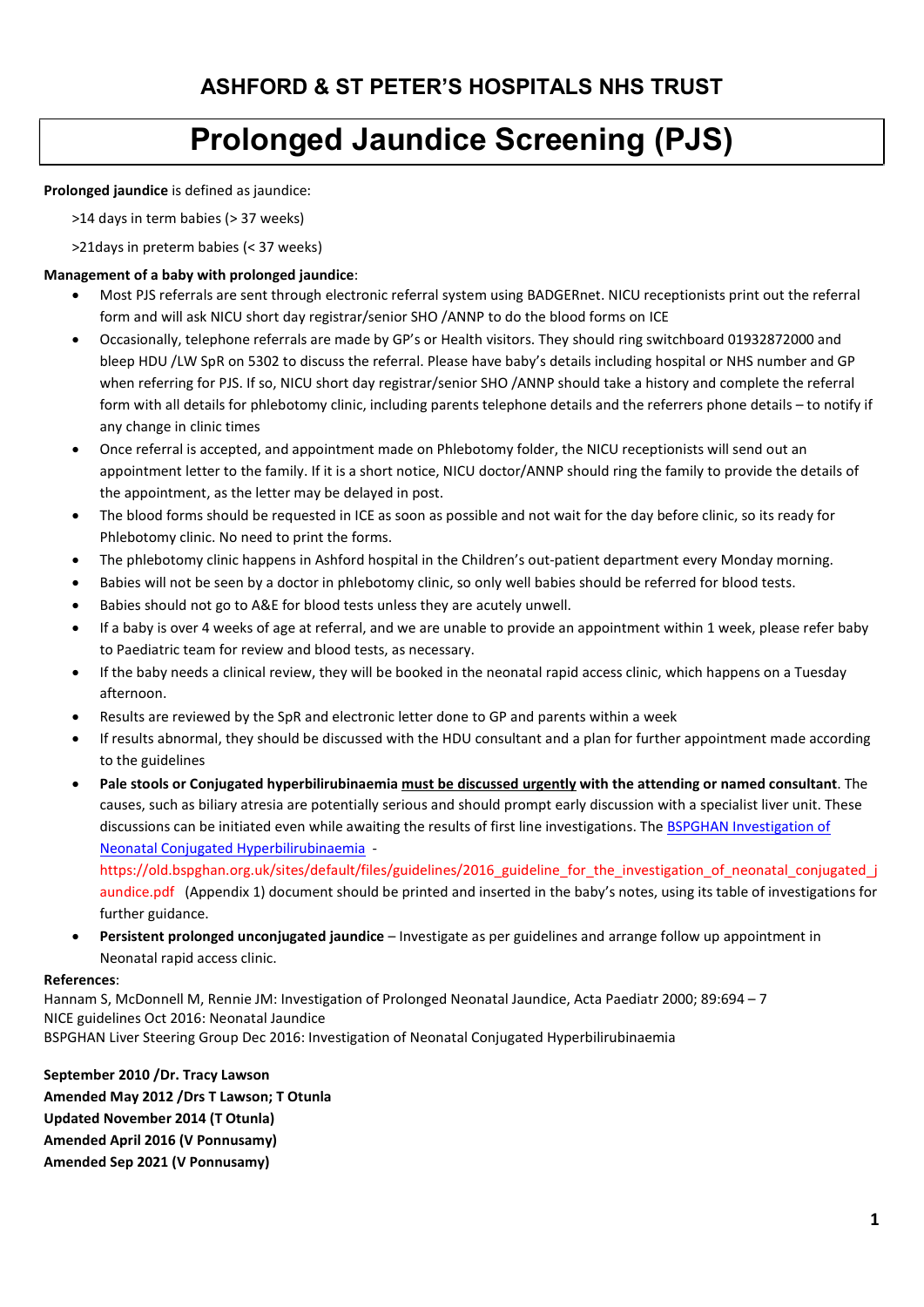### Investigations for and management Prolonged Jaundice Screen

We divide investigations into 3 groups:

Baseline investigations for all babies with visible prolonged jaundice;

Further investigations if significant unconjugated or conjugated bilirubin is detected (see below);

| Investigations                                     | Who should have them?                                                                               | Tests to be requested                                                                                                                                                                                                                                                                                                                                                       |
|----------------------------------------------------|-----------------------------------------------------------------------------------------------------|-----------------------------------------------------------------------------------------------------------------------------------------------------------------------------------------------------------------------------------------------------------------------------------------------------------------------------------------------------------------------------|
| <b>Baseline</b>                                    | All referred infants at the time<br>of referral<br>In addition, if clinical concerns                | Total and Conjugated bilirubin (Do not<br>$\bullet$<br>request additional blood tests without clear<br>reason documented in the booking form)                                                                                                                                                                                                                               |
| Significant<br>unconjugated<br>hyperbilirubinaemia | Babies with total bilirubin<br>>250 micromols/litre &<br>conjugated bilirubin<br><25micromols/litre | G6PD<br>$\bullet$<br>Baby's blood group (if not already<br>$\bullet$<br>known)<br>DAT (if not already known)<br>$\bullet$<br>Hb and reticulocytes<br>$\bullet$<br>blood film (for evidence of haemolysis)<br>- this must be discussed with the<br>laboratory<br>Thyroid function tests - only if Neonatal<br>blood spot not done<br>Arrange phlebotomy clinic for the above |
|                                                    |                                                                                                     | tests and book in Neonatal rapid access<br>clinic (NRAC) - first available appointment                                                                                                                                                                                                                                                                                      |
| Conjugated                                         | <b>Babies with</b>                                                                                  | if baby needs a review<br>These additional investigations should be                                                                                                                                                                                                                                                                                                         |
| hyperbilirubinaemia on                             | conjugated bilirubin >25                                                                            | considered after senior discussion<br>$+/-$                                                                                                                                                                                                                                                                                                                                 |
| blood tests or babies with                         | micromols/litre and / or > 25%                                                                      | discussion with Liver Team at King's                                                                                                                                                                                                                                                                                                                                        |
| history of chalky stool/dark                       | of the total bilirubin                                                                              | The <b>BSPGHAN Investigation of Neonatal</b>                                                                                                                                                                                                                                                                                                                                |
| urine                                              |                                                                                                     | Conjugated Hyperbilirubinaemia (Appendix                                                                                                                                                                                                                                                                                                                                    |
|                                                    | or                                                                                                  | 1) document should be printed and inserted                                                                                                                                                                                                                                                                                                                                  |
|                                                    |                                                                                                     | in the baby's notes, using its table of                                                                                                                                                                                                                                                                                                                                     |
|                                                    | <b>Babies with</b>                                                                                  | investigations for further guidance.                                                                                                                                                                                                                                                                                                                                        |
|                                                    | chalky stool/dark urine,                                                                            |                                                                                                                                                                                                                                                                                                                                                                             |
|                                                    |                                                                                                     | Discuss with consultant and arrange for                                                                                                                                                                                                                                                                                                                                     |
|                                                    | the infant should be                                                                                | review in Neonatal rapid access clinic                                                                                                                                                                                                                                                                                                                                      |
|                                                    | investigated promptly for                                                                           | (NRAC) - first available appointment                                                                                                                                                                                                                                                                                                                                        |
|                                                    | possible underlying liver                                                                           |                                                                                                                                                                                                                                                                                                                                                                             |
|                                                    | disease.                                                                                            | Arrange to have above blood tests in                                                                                                                                                                                                                                                                                                                                        |
|                                                    |                                                                                                     | phlebotomy clinic, ideally prior to NRAC if<br>possible                                                                                                                                                                                                                                                                                                                     |
|                                                    |                                                                                                     | Arrange to have ultrasound as OP prior to<br><b>NRAC</b>                                                                                                                                                                                                                                                                                                                    |

### Blood Bottles for specific tests: (As per Surrey Pathology Services)

| LFTs, Bilirubin, TFTs | 1 yellow   |
|-----------------------|------------|
| Group + DAT           | 1 pink     |
| G6PD                  | 1 lavender |
| Hb + reticulocytes    | 1 lavender |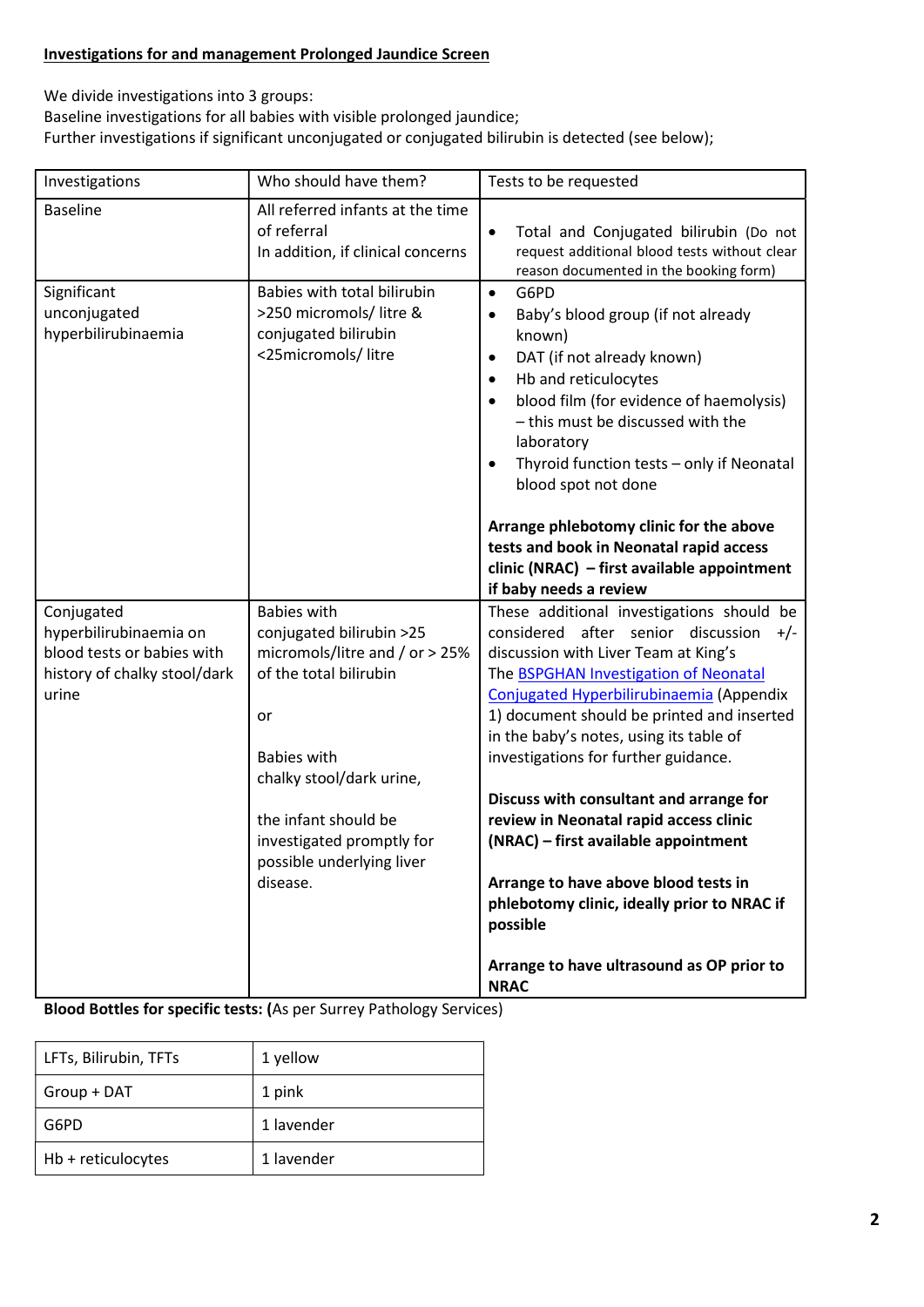# PROLONGED JAUNDICE REFERRAL FORM

ONLY TO BE ACCEPTED FOR BABIES >14 DAYS IN TERM BABIES AND >21 DAYS IN PRETERM BABIES (UNLESS SPECIFIC CLINICAL CONCERNS)

| Date of referral:<br>Referrer's name:<br>Referrer's position:<br>$GP \Box$<br>MIDWIFE $\Box$<br>Referrer's contact number:                                                                                                                                                                                                                                                   | <b>HEALTH VISITOR</b>                     | <b>OTHER</b> |
|------------------------------------------------------------------------------------------------------------------------------------------------------------------------------------------------------------------------------------------------------------------------------------------------------------------------------------------------------------------------------|-------------------------------------------|--------------|
| Name of Baby                                                                                                                                                                                                                                                                                                                                                                 | Name of Mother<br>Maternal DOB:           |              |
| Date of birth                                                                                                                                                                                                                                                                                                                                                                | Contact no:                               |              |
| NHS no:                                                                                                                                                                                                                                                                                                                                                                      | <b>ADDRESS:</b>                           |              |
| Hospital No (if born at SPH):                                                                                                                                                                                                                                                                                                                                                | GP details:                               |              |
| <b>Gestation at birth:</b><br>Current age in days:                                                                                                                                                                                                                                                                                                                           | Where was the baby born?                  |              |
| <b>HISTORY</b><br>Mode of feeding (please tick)<br><b>BREAST</b><br>Is the baby considered to be well?<br>Is baby feeding well?<br>Is baby's weight gain acceptable?<br>Is baby's stool pale?<br>Is baby's urine dark?<br>Has a new born blood spot screen been performed?<br>Are there any other concerns?<br>Please state your concerns:                                   | FORMULA $\square$<br><b>YES</b><br>$\sim$ | MIXED<br>NO  |
| Baby referred to Phlebotomy on Oak Ward?<br>Book baby a clinic slot in the clinic sheet and inform referrer of details<br>٠<br>Complete electronic ICE blood forms for total and conjugated serum bilirubin.<br>$\bullet$<br>Babies not born at SPH need - INFORM NICU ward clerk ASAP to create new notes and register on PAS<br>$\bullet$<br><b>DOCTOR TAKING REFERRAL</b> | YES $\Box$                                | NO           |
| DATE OF PHLEBOTOMY CLINIC APPOINTMENT                                                                                                                                                                                                                                                                                                                                        |                                           | Time:        |